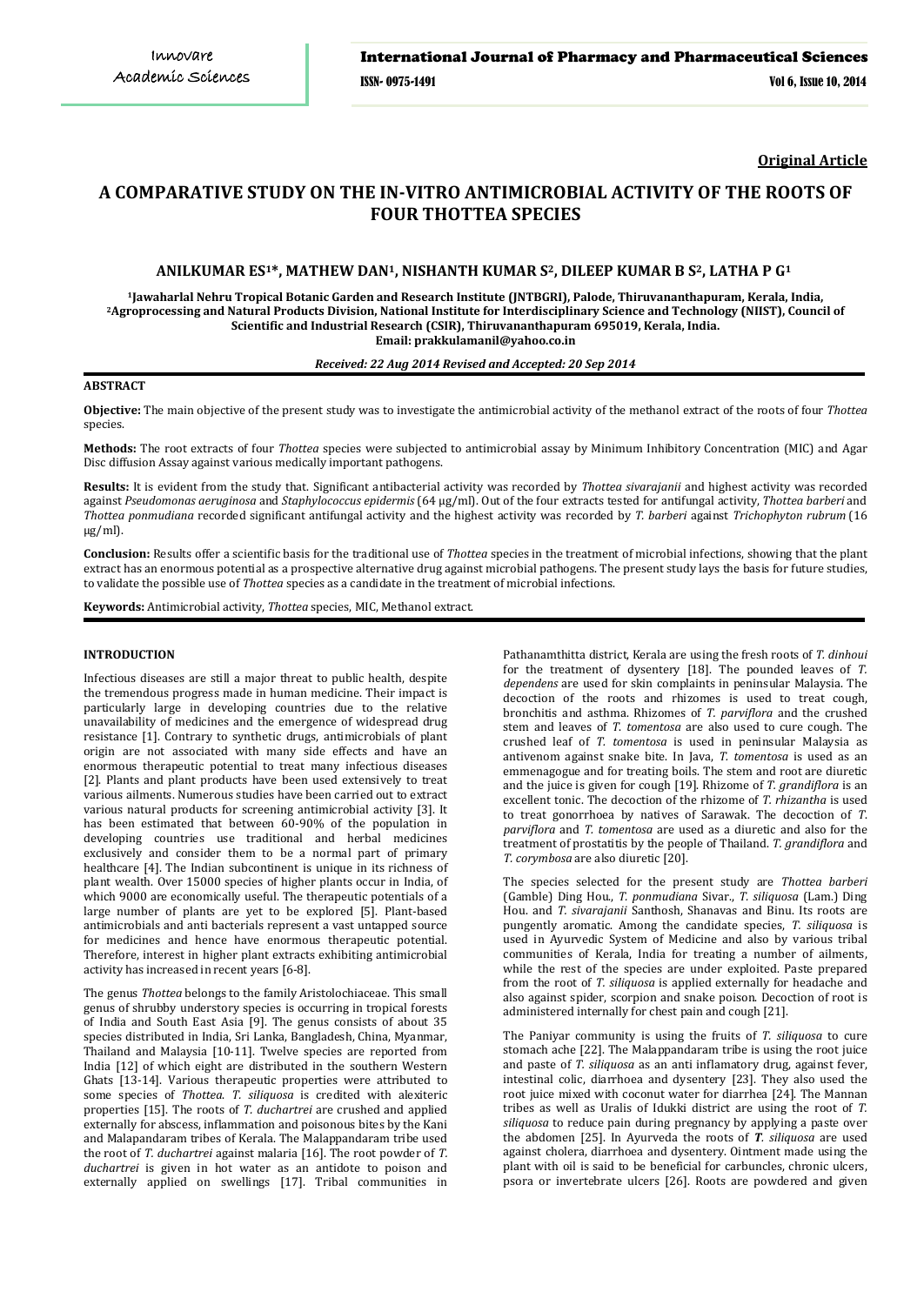with warm water as an antidote to venomous bites. Leaves crushed and boiled with coconut oil is applied to cure itches [27]. *T. siliquosa* is one of the main components in a medicinal preparation developed for inducing apoptosis [28].

However, these species were so far not subjected to a comprehensive antimicrobial screening. The present study was aimed to investigate the comparative antimicrobial activity of methanol extracts of the roots of four *Thottea* species.

# **MATERIALS AND METHODS**

# **Plant Material**

The roots of the four *Thottea* species *viz. Thottea barberi, T. ponmudiana*, *T. siliquosa*, and *T. sivarajanii* were collected from its from Kerala, India (Thiruvananthapuram), Ponmudi (Thiruvananthapuram), Palode (Thiruvananthapuram) and Thariode (Wayanad). The taxonomic identity of all the species was certified by the concerned taxonomist and also confirmed by matching with the authentic live and herbarium specimens at Jawaharlal Nehru Tropical Botanic Garden and Research Institute (JNTBGRI), Thiruvananthapuram, Kerala, India.

# **Voucher Specimen**

Anilkumar 40639, Chemunji, Thiruvananthapuram (TBGT); Anilkumar 40623, Ponmudi, Thiruvananthapuram (TBGT); Anilkumar 40606, Palode, Thiruvananthapuram (TBGT); Anilkumar 40628, Thariode, Wayanad, (TBGT).

#### **Preparation of the extracts**

The methanolic extracts of the dried root of the four *Thottea*  species were filtered and then concentrated under reduced pressure in a rotary evaporator. The dry extracts were stored at -20°C for further studies. The extracts were dissolved in 5% dimethyl sulphoxide (DMSO) for the experiments.

#### **Antimicrobial activity**

#### **Microorganisms and media**

The following bacteria were used as test organisms in this study: Gram positive bacteria: *Bacillus subtilis* MTCC 2756, *Staphylococcus aureus* MTCC 902, *S. epidermidis* MTCC 435 and *S. simulans* MTCC 3610; Gram negative bacteria: *Escherichia coli* MTCC 2622, *Klebsiella pneumoniae* MTCC 109, *Proteus mirabilis* MTCC 425, *Vibrio cholerae*  MTCC 3905, *Pseudomonas aeruginosa* MTCC 2642 and *Salmonella typhi* MTCC 3216. Bacterial cultures were maintained on Müller Hinton agar substrates (Hi-media, Mumbai, India). Fungal pathogens used in the present study were *Aspergillus flavus* MTCC 183, *Candida tropicalis* MTCC 184, *Candida albicans* MTCC 277, *Trichophyton rubrum* MTCC 296 and *Fusarium oxysporum* MTCC 284. All cultures were stored at 4°C and subcultured every 15 days.

The sensitivity of microorganisms to methanol extracts of the investigated species was tested by determining the Minimal Inhibitory Concentration (MIC). Bacterial inoculi were obtained from bacterial cultures incubated for 24 hours at 37°C on Mueller-Hinton agar substrate and brought up by dilution according to the 0.5 McFarland standards to approximately 10 <sup>8</sup> CFU/ml and then further diluted to approximately 106 CFU/ml according to the procedure recommended by NCCLS.

# **Minimal Inhibitory Concentration (MIC)**

The Minimal Inhibitory Concentration (MIC) was determined by the broth microdilution method using 96-well micro-titer plates [29]. A series of dilutions with concentrations ranging from 1 to 2000 µg/ml for extracts was used in the experiment against every microorganism tested. The starting solutions of extracts were obtained by measuring of a certain quantity of extract and dissolving it in DMSO. Two-fold dilutions of extracts were prepared in Mueller-Hinton broth for bacterial cultures and SD broth for fungal cultures. The MIC was determined with resazurin. Resazurin is an oxidationreduction indicator used for the evaluation of microbial growth. It is a blue non-fluorescent dye that becomes pink and fluorescent when reduced to resorufin by oxidoreductases within viable cells. The

boundary dilution without any changing color of resazurin was defined as the MIC for the tested microorganism at the given concentration. As a positive control of growth inhibition, ciprofloxacin was used. A DMSO solution was used as a negative control for the influence of the solvents. All experiments were performed in triplicate.

#### **Antimicrobial assay by agar diffusion**

Agar disc diffusion technique was used to determine the antibacterial activity of oils using Mueller Hinton agar medium [30]. The test cultures maintained in nutrient agar slant at 4°C were subcultured in nutrient broth to obtain the working cultures approximately containing 1×106 CFU/ml. The methanol extract (50 µg/ml) were incorporated in a 6 mm sterile disc. Mueller Hinton agar plates were swabbed with each bacterial strain and the test discs were placed. Ciprofloxacin discs (5 μg/disc) were used as positive control. Plates were incubated overnight at 37°C. Clear, distinct zone of inhibition was visualized surrounding the discs. The determinations were done in duplicates. After 24 hours of incubation, the plates were examined if there was any inhibition zone. The diameters of the inhibition zones produced by each of the concentrations of the solutions were measured in millimeters and interpreted using the CLSI zone diameter interpretative standards.

# **Antifungal activity**

MIC of the extract was determined using potato dextrose agar media against the standard fungicide bavistin by the poisoned food technique [31] against *Aspergillus flavus*, *Fusarium oxysporum*, and *Trichophyton rubrum*. A stock solution of 2000 µg/ml of the test extracts was prepared, which was further diluted with methanol to give the required concentrations 1000 to 1 µg/ml. One tube was used as solvent control. For *Candida albicans* and *C. tropicalis*, the broth dilution method was adopted using potato dextrose broth against the standard fungicide fluconazole. All experiments were done in triplicate for each treatment against each fungus.

# **Agar disc diffusion method**

*In vitro* antifungal activity of the extracts was measured using agar disc diffusion assay against the test bacteria and fungi. The sterile discs were impregnated with MIC concentration of test compounds. The fluconazole (10 µg/disc) was used as positive reference standards. The antimicrobial activity was evaluated by measuring the zone of growth inhibition surrounding the discs. All the assays were carried out in triplicate.

#### **Statistical analysis**

Statistical analyses were performed with the EXCEL and SPSS software packages. To determine the statistical significance of antioxidant activity, student's t-test was used. All values were expressed as mean ± SD of three parallel measurements.

# **RESULTS AND DISCUSSION**

The antimicrobial activities of the extracts of four *Thottea* species are shown in Table 1-4. Significant antibacterial activity was recorded by *T. sivarajanii* (Table 1 and 2) and highest activity was recorded against *Pseudomonas aeruginosa* and *Staphylococcus epidermidis* (64 µg/ml). *T. ponmudiana* recorded poor antibacterial activity (Table 1).

Antifungal activity of the extracts of the four species is shown in Table 3 and 4. Out of the four extracts tested, *T. barberi* and *T. ponmudiana* recorded significant antifungal activity and the highest activity was recorded by *T*. *barberi* against *Trichophyton rubrum* (16  $\mu$ g/ml).

Emergence of multiple drug resistance in human pathogenic organisms has given momentum to search new antimicrobial substances from alternative sources. There have been several mechanisms proposed for the antibacterial activity of potent drugs including plant extracts [32]. In many cases phytochemicals can be more effective than chemically synthesized pure compounds because they are a complex mixture of compounds. Their complexity enables them to interact with multiple molecular targets and thus it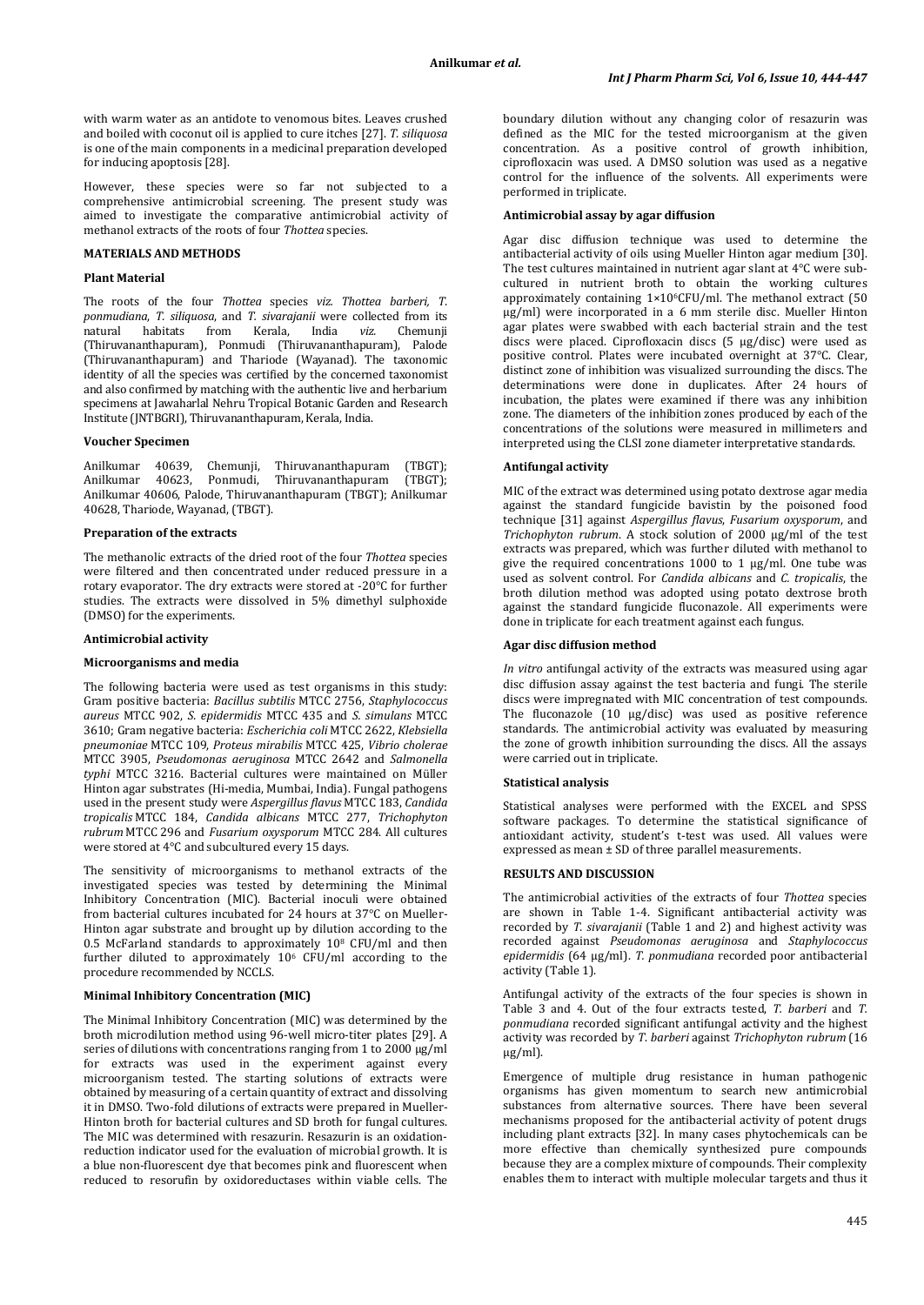becomes more difficult for targeting microorganisms to develop resistance because of multiple response sites [33].

Some of the test extracts (*T. sivarajanii*, *T. barberi* and *T. siliquosa*) in the current work exhibited considerable antibacterial activity. Some of the test bacteria (*S. epidermis*, *P. mirabilis* and *V. cholerae*) also exhibited resistance to a few extracts (*T. barberi*, *T. ponmudiana*, and *T. siliquosa*) at test concentration. Gram-negative bacteria are frequently reported to have developed multidrug resistance to many of the currently available antibiotics [34]. Therefore, it is not surprising to learn that Gram-negative bacteria are the least responding bacterial strains to some of the tested extracts.

| <b>Test bacteria</b> | MIC $(\mu g/ml)$         |                          |                          |                          |               |  |
|----------------------|--------------------------|--------------------------|--------------------------|--------------------------|---------------|--|
|                      | T. barb                  | T. ponm                  | T. sili                  | T. siva                  | ciprofloxacin |  |
| B. subtilis          | 125                      | $\overline{\phantom{a}}$ | 250                      | $\overline{\phantom{a}}$ |               |  |
| S. aureus            | 1000                     |                          | 125                      |                          |               |  |
| E. coli              | 500                      |                          | 500                      | 125                      |               |  |
| P. aeruginosa        | 250                      |                          | 125                      | 64                       |               |  |
| S. epidermidis       | $\overline{\phantom{a}}$ |                          | $\overline{\phantom{a}}$ | 64                       |               |  |
| P. mirabilis         |                          |                          |                          | 125                      |               |  |
| V. cholerae          |                          |                          |                          | 250                      |               |  |
| K. pneumonia         | 500                      | 2000                     | 250                      | 250                      |               |  |
| S. simulans          | 125                      | 2000                     | $\overline{\phantom{a}}$ | 125                      |               |  |
| S. typhi             |                          | 1000                     |                          | 1000                     |               |  |

Values represent mean of three replications. -no MIC up to 2000 µg/ml

### **Table 2: Disc diffusion values of the methanol extract** *Thottea* **species against bacteria**

| <b>Test bacteria</b> | Diameter of zone of inhibition (mm) |                          |                          |                          |               |  |
|----------------------|-------------------------------------|--------------------------|--------------------------|--------------------------|---------------|--|
|                      | T. barb                             | T. ponm                  | T. sili                  | T. siva                  | ciprofloxacin |  |
| B. subtilis          | 15.00                               | $\overline{\phantom{a}}$ | 11.52                    | $\overline{\phantom{a}}$ | 30.00         |  |
| S. aureus            | 9.12                                | $\overline{\phantom{a}}$ | 12.72                    | $\overline{\phantom{0}}$ | 31.00         |  |
| E. coli              | 11.00                               | $\overline{\phantom{a}}$ | 9.00                     | 14.00                    | 32.12         |  |
| P. aeruginosa        | 9.72                                | $\overline{\phantom{a}}$ | 11.15                    | 17.00                    | 29.72         |  |
| S. epidermis         | $\overline{\phantom{0}}$            | $\overline{\phantom{a}}$ | $\overline{\phantom{a}}$ | 19.12                    | 28.51         |  |
| P. mirabilis         | $\overline{\phantom{a}}$            | $\overline{\phantom{a}}$ |                          | 13.72                    | 28.12         |  |
| V. cholerae          | $\overline{\phantom{0}}$            | $\overline{\phantom{a}}$ |                          | 12.52                    | 24.72         |  |
| K. pneumonia         | 8.00                                | 7.52                     | 12.77                    | 11.12                    | 27.51         |  |
| S. simulans          | 13.12                               | 8.00                     | -                        | 12.72                    | 29.58         |  |
| S. typhi             | $\overline{\phantom{a}}$            | 10.77                    |                          | 12.1                     | 33.72         |  |

Values represent mean of three replications. –no zone of inhibition.

#### **Table 3: MIC values of the methanol extract of** *Thottea* **species against fungi**

| <b>Test fungi</b> | MIC $(\mu g/ml)$ |         |         |         |             |  |
|-------------------|------------------|---------|---------|---------|-------------|--|
|                   | T. barb          | T. ponm | T. sili | T. siva | fluconazole |  |
| A. flavus         |                  |         |         |         |             |  |
| C. tropicalis     | 32               | 32      | 64      | 125     | 0.5         |  |
| C. albicans       | 64               | 64      | 250     | 250     |             |  |
| T. rubrum         | 16               | 32      | 16      | 34      |             |  |
| F. oxysporum      |                  |         |         |         |             |  |

Values represent mean of three replications. -no MIC up to 2000 µg/ml.

| Table 4: Disc diffusion values of the methanol extract <i>Thottea</i> species against fungi |  |  |  |  |
|---------------------------------------------------------------------------------------------|--|--|--|--|
|---------------------------------------------------------------------------------------------|--|--|--|--|

| Test fungi    | Diameter of zone of inhibition (mm) |         |         |         |             |
|---------------|-------------------------------------|---------|---------|---------|-------------|
|               | T. barb                             | T. ponm | T. sili | T. siva | fluconazole |
| A. flavus     |                                     |         |         |         | 23.72       |
| C. tropicalis | 13.12                               | 16.00   | 15.00   | 14.12   | 25.00       |
| C. albicans   | 16.72                               | 18.72   | 14.00   | 10.00   | 20.00       |
| T. rubrum     | 21.00                               | 17.52   | 22.52   | 18.52   | 25.12       |
| F. oxysporum  |                                     |         |         |         | 22.52       |

Values represent mean of three replications. –no zone of inhibition

# **CONCLUSION**

The demonstration of antibacterial activity against gram-positive bacteria is an indication that the selected *Thottea* species are potential sources for the production of drugs with a broad spectrum of activity.

The results of the study also supports the traditional application of the plant and suggest that plant extracts possess compounds with antibacterial properties which can be used as antibacterial agents in novel drugs for the treatment of several ailments and infections.